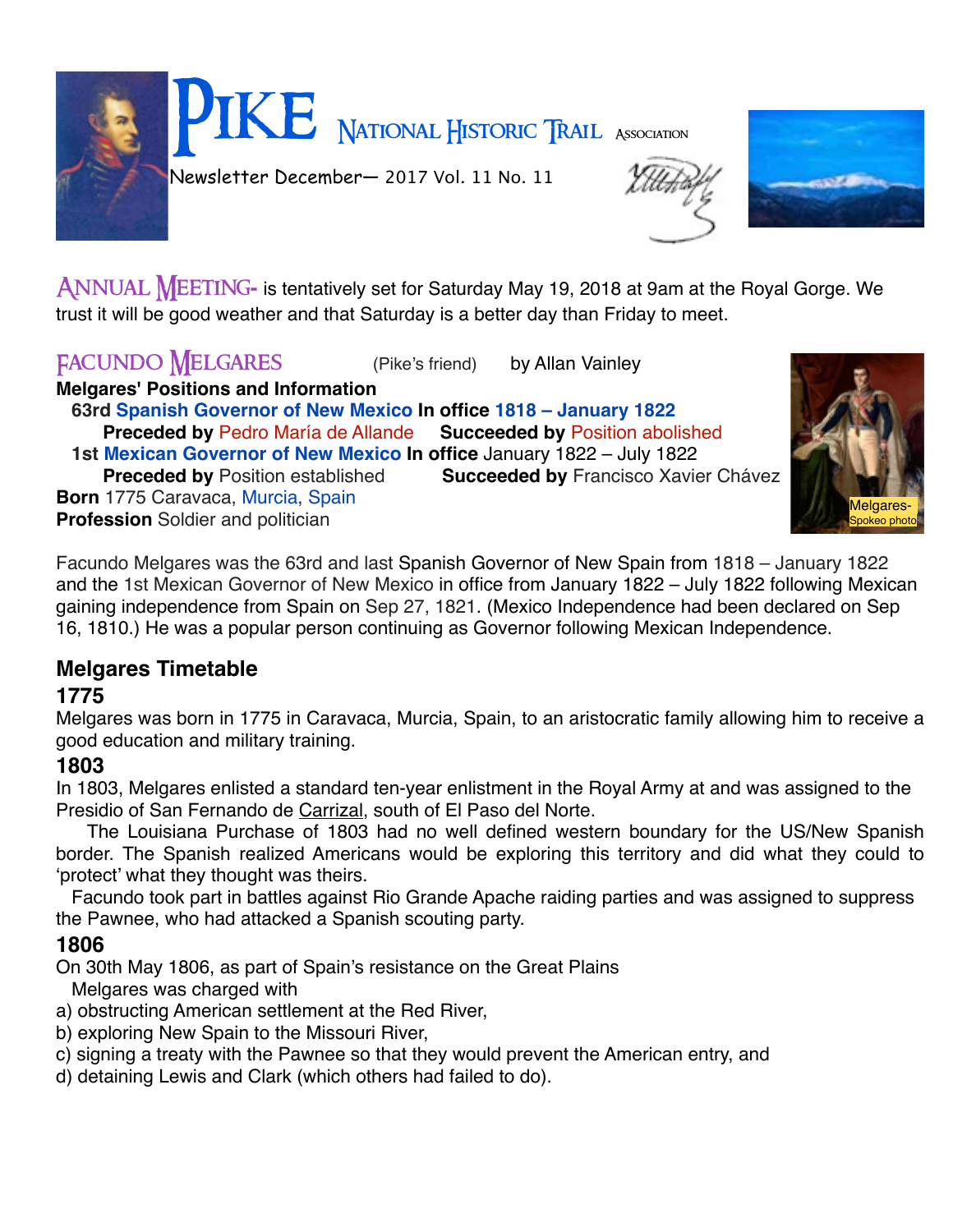# PIKE NATIONAL HISTORIC TRAIL ASSOCIATION NEWSLETTER Dec. 2017 PAGE 2

 Early in June he led some 600 troops from New Mexico into Kansas to the Republican River Pawnee village near Guide Rock, NE on their way to intercept Lewis and Clark. (Pike arrived at the same village on 9/25.)

### **1807**

On 7th March 1807, at the village of St. Fernandez (near Albuquerque), Melgares took charge of Pike from Lieutenants Don Ignatio Saltelo and Don Bartholomew Fernandez.

The Spanish had detained (or saved from the winter) Pike's men in the San Luis Valley, CO.

 In spite of the bitterness between Spain and the United States, the two men became close friends in 1807.

### **1810**

In 1810, shortly after the Mexico Declaration of Independence, Melgares was promoted to captain.

At Saltillo, Coahuila, he led his men in Carriza against the Mexican insurgents.



Courtesy- Santa Fe Trail Assoc.

## **1811**

On 21 March 1811, after days of heavy fighting near Monclova, Coahuila, Melgares proved superior in battle.

### **1812**

Melgares was an unbiased civil administrator in dealing with the Navajo and the Pueblo Indians.

#### **1817**

In 1817, Melgares was promoted to commander of the Presidio of Santa Fe.

#### **1818**

The Navajo were a present danger in Santa Fe. The Presidio of Santa Fe had only 167 soldiers to battle the Navajo. Melgares sent troops from Chihuahua and 60 soldiers from San Eleazario (near El Paso, TX), together with his veteran troops. He later became acting governor of the province.

#### **August 1818 – January 1822**

(with Mexico's Independence) he was the 63rd and last Spanish Governor of New Mexico under the supervision of the Governor General in Chihuahua and the viceroy in Mexico City. On August he gained the rank of lieutenant colonel as well as the Governorship.

### **1822**

From January 1822 – July 1822 he served as the 1st Mexican Governor of New Mexico.

### **The friendship**

 Spanish First Lieutenant Facundo Melgares and American First Lieutenant Zebulon Pike met in St. Fernandez near Albuquerque on March 8, 1807. They parted on May 6 in southern Chihuahua Province near the Durango Province border. They in those 59 days had traveled 800 miles together.

A friendship was to develop between Zebulon Montgomery Pike and Facundo Melgares upon finding that they were alike in many ways. They joined the military early in life and were of the same rank- First Lieutenant, although Pike unknowingly had been promoted. They were approximately alike in age. Melgares was born in Caravaca, Murcia, Spain in 1775, Pike in New Jersey- January 5, 1779. They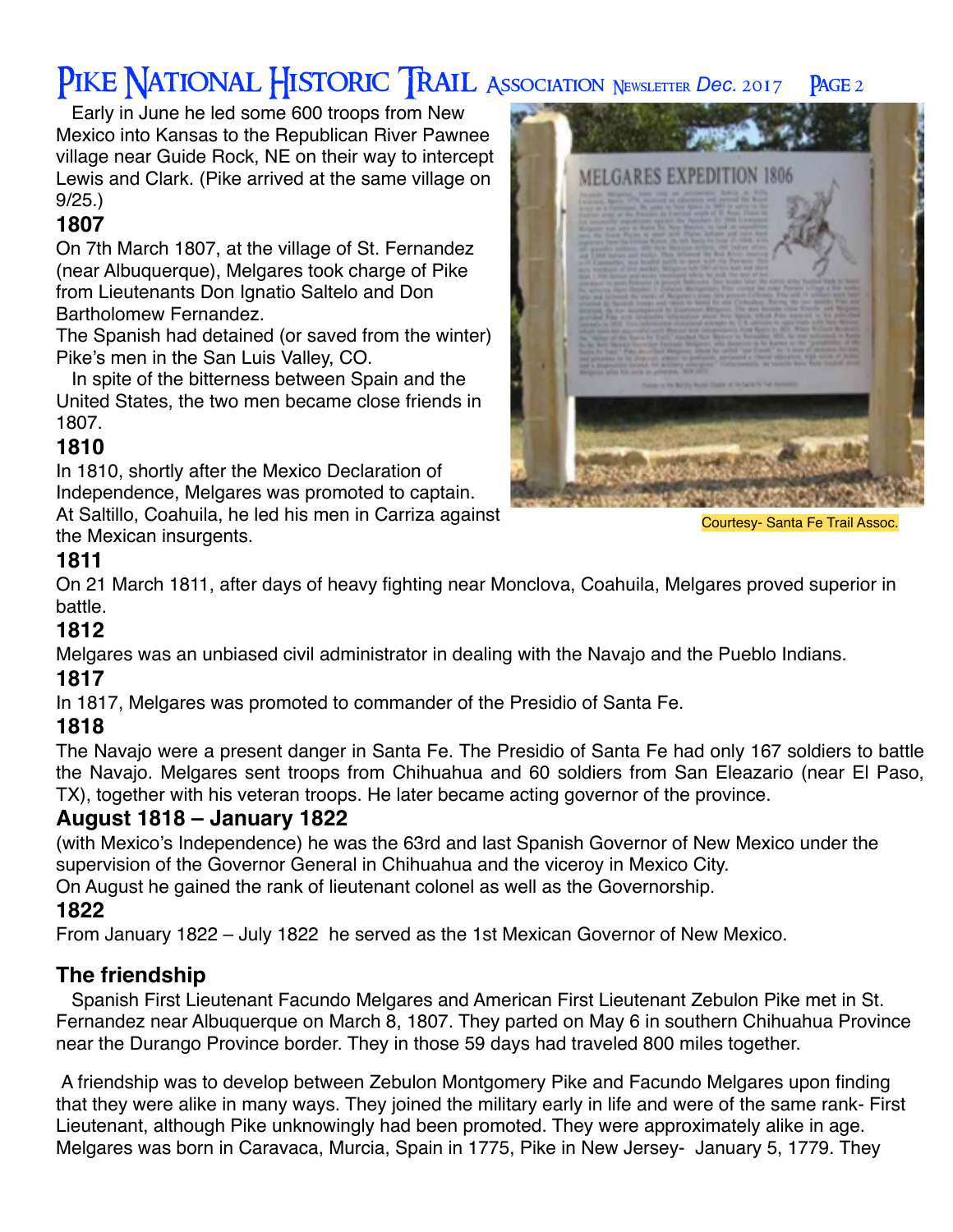# PIKE NATIONAL HISTORIC TRAIL ASSOCIATION NEWSLETTER Dec. 2017 PAGE 3

were both well educated (Melgares in Spain and Pike self-educated). They were of the upper class (Melgares in Spain and New Spain and Pike in America.) They both were well thought of with promising military careers. They married into the upper class (Pike to Clarissa Harlow Brown in 1801 and Melgares to the daughter of a future governor of New Mexico, Lieutenant Colonel Albert Maynez, an assistant to the Chihuahua commanding general.) Melgares began his military career in Carrizal, NM (northern Spanish frontier) and Pike began on the frontier (Ohio River- Illinois/Kentucky border) with his military father.

#### **Much information was exchanged between the two men during their 2 month acquaintance.**

Melgares, for example, shared much of his observations about the Great Plains and the provinces of northern New Spain. Pike shared his experiences and events in his life. Both men gained a great deal. Pike was allowed to speak with the citizens, and others in the population. He made records of military and ordinance positions.

Melgares has been described as a "portly man of military demeanour"<sup>[1]</sup> and as "a gentleman and gallant soldier" Melgares had married well in the Spanish aristocracy. In June Pike was introduced to the sister of Melgares' wife.

Dr. Robinson, who had preceded Pike, when first rejoined with Pike, had good things to say about Melgares.

#### **Comments about his treatment and their parting.**

Melgares allowed Pike to clandestinely acquire and record information, reminding Pike "you have a good memory" when writing would be discovered.

#### "At *night the officers gave a ball, at which appeared at least sixty women, ten or a dozen of whom were very handsome." -* Pike *May 3* Cd. Jimenez near Villa Lopez

Pike presented Melgares a shotgun, and they parted with pledges of friendship. Pike wrote, "Our friend Malgares accompanied us a few miles, to whom we bad[e] an eternal adieu, if war does not bring us together in the field of battle opposed as the most deadly enemies, when our hearts acknowledge the greatest friendship."- May 6 Coronado Municipality

The Pike escort was switched from Lt. Melgares to Captain Barelo on the Florida River after crossing the Conchos River in southern Chihuahua Province on May 6.

#### THE PUBLIC AND PRIVATE THOMAS JEFFERSON by Allan Vainley

 While studying the lives of true Americans like Zebulon Montgomery Pike, of whom we have written was the type of person our children should emulate, we also have been interested to know about Thomas Jefferson.



 We checked out the many biographies about him. Some information about the public and private Jefferson is not summarized elsewhere. I found myself reading his lengthy autobiography which gives some incite into the private Jefferson. Because Jefferson cherished privacy to keep his family from scandal and scrutiny, one rarely learns about the quiet intimacies of his character. The private Jefferson, therefor, requires some digging and in the future we will attempt to present what has been found. We have become aware that it is difficult to separate the private from the public Jefferson.

We offer here what I choose to call the public Jefferson below.

W Xh40a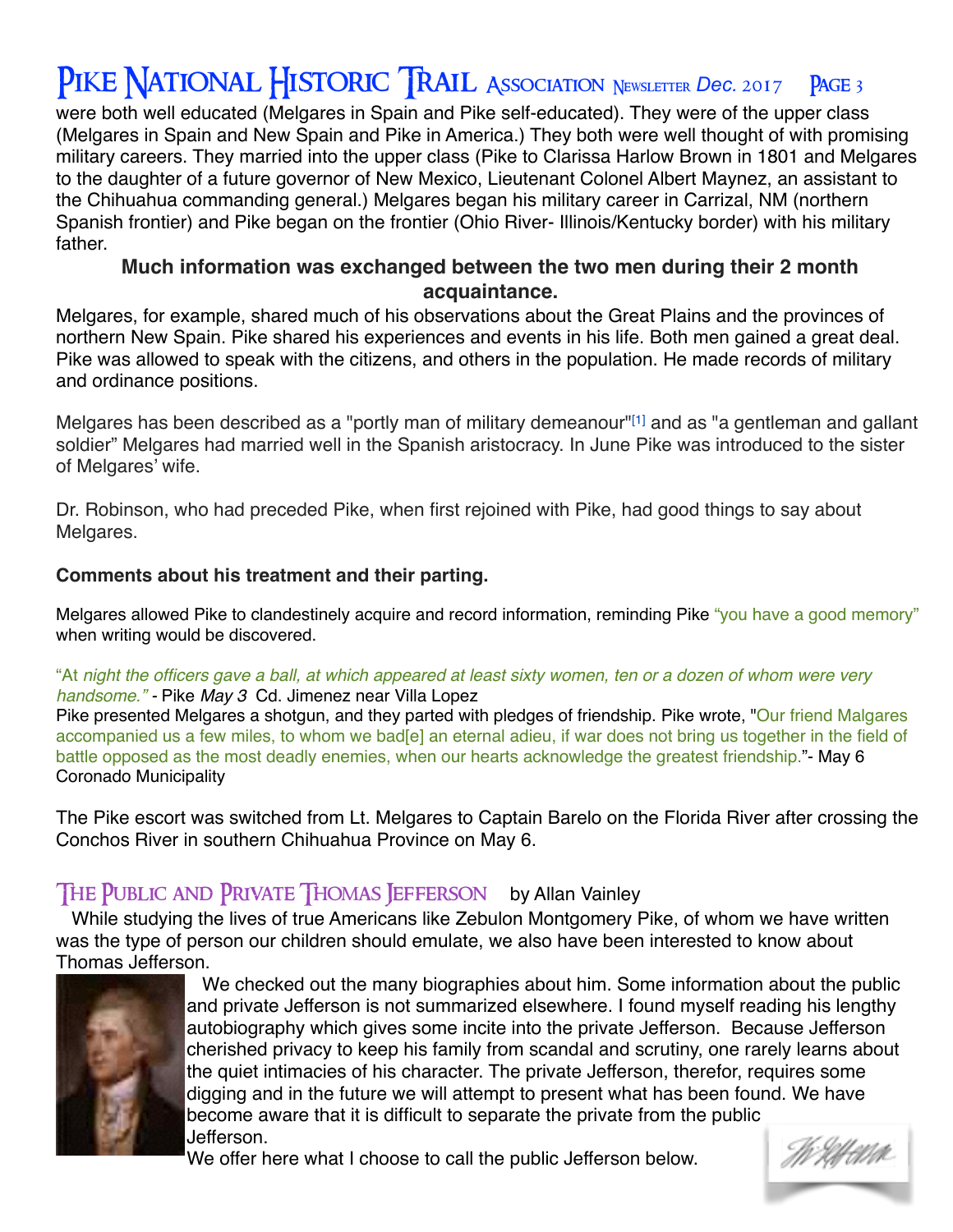|                                                                                                      | PIKE NATIONAL HISTORIC TRAIL ASSOCIATION NEWSLETTER Dec. 2017 PAGE 4 |     |  |  |  |  |
|------------------------------------------------------------------------------------------------------|----------------------------------------------------------------------|-----|--|--|--|--|
| For date reference-                                                                                  | <b>Presidents of the United States</b>                               |     |  |  |  |  |
| 1. George Washington                                                                                 | Apr 30, 1789 – Mar 4, 1797 2. John Adams Mar 4, 1797 – Mar 4, 1801   |     |  |  |  |  |
| 3. Thomas Jefferson                                                                                  | Mar 4, 1801 – Mar 4, 1809 4. James Madison Mar 4, 1809 – Mar 4, 1817 |     |  |  |  |  |
|                                                                                                      | Born April 13, 1743 Shadwell, Virginia Colony, British America       |     |  |  |  |  |
| (2 miles ESE of Charlottesville, VA; 118 miles NW of Williamsburg, VA & 74 miles NW of Richmond, VA) |                                                                      |     |  |  |  |  |
|                                                                                                      |                                                                      | age |  |  |  |  |

| <b>Graduated</b> College of William & Mary                                                | 1762                                                                     | 19        |  |  |  |  |  |  |
|-------------------------------------------------------------------------------------------|--------------------------------------------------------------------------|-----------|--|--|--|--|--|--|
| Law license $(\sim 1766)$ ; Admitted Virginia bar                                         | 1767                                                                     | 24        |  |  |  |  |  |  |
| Virginia House of Burgesses delegate                                                      | 1769 - 1775                                                              | $(26-32)$ |  |  |  |  |  |  |
| <b>Militia Commander</b>                                                                  | $1775 - $                                                                | (32)      |  |  |  |  |  |  |
| Wrote the Declaration of Independence-                                                    | June 1775 as War begins                                                  | (33)      |  |  |  |  |  |  |
| Virginia delegate- 2nd Continental Congress                                               | In office June 20, 1775 – September 26, 1776 (32-33)                     |           |  |  |  |  |  |  |
| <b>2nd Governor of Virginia</b>                                                           | In office June 1, 1779 - June 3, 1781                                    | $(36-38)$ |  |  |  |  |  |  |
| Virginia delegate- Congress of the Confederation In office November 3, 1783 – May 7, 1784 |                                                                          | $(41-42)$ |  |  |  |  |  |  |
| <b>US Minister to France</b>                                                              | In office May 17, 1785 $-$ September 26, 1789                            | $(42-46)$ |  |  |  |  |  |  |
| <b>1st US Secretary of State</b>                                                          | In office Mar 22, 1790 – Dec 31, 1793 (under Pres. Washington) (47-51)   |           |  |  |  |  |  |  |
| <b>2nd US Vice President</b>                                                              | In office March 4, 1797 – March 4, 1801 (under Pres. John Adams) (54-58) |           |  |  |  |  |  |  |
| <b>3rd US President</b>                                                                   | In office March 4, 1801 - March 4, 1809                                  | $(58-66)$ |  |  |  |  |  |  |
| His Vice Presidents- Aaron Burr (1801–1805) George Clinton (1805–1809)                    |                                                                          |           |  |  |  |  |  |  |

**Died July 4, 1826 (aged 83) [Monticello, Virginia,](https://en.wikipedia.org/wiki/Monticello,_Virginia) U.S. Cause of death Uremia (kidney related)**

| <b>Spouse-</b>          | <b>Martha Wayles (m. 1772; d. 1782)</b>          |  |  |  |  |
|-------------------------|--------------------------------------------------|--|--|--|--|
| <b>Children-</b>        | 6, including <b>Martha and Mary</b> surviving    |  |  |  |  |
| <b>Parents-</b>         | Peter Jefferson & Jane Randolph Jefferson        |  |  |  |  |
| Alma mater-             | College of William and Mary (1759-~1762) College |  |  |  |  |
| <b>Political party-</b> | <b>Democratic-Republican</b>                     |  |  |  |  |

Jefferson was a complex person. I attribute this to him possessing many interests and his life-long commitment to learning, and investigation.

 Jefferson describes himself in many ways. His political party chose the words- Democratic-Republican and he was a Democratic-Republican. For him these terms should be defined-

Democratic- a system of government by the whole population of a state, typically through elected representatives, supportive of *capitalism, social equality, individual rights and individual responsibility*.

Republicanism- people who favor a form of government, constitution, etc. in which supreme power is held by the people and their elected representatives, and which has an elected or nominated president rather than a monarch.

 Most of us credit this red-head as the primary author of the Declaration of Independence. At 33, he was a young man at the start of the [American Revolutionary War](https://en.wikipedia.org/wiki/American_Revolutionary_War) and one of the youngest delegates to the [Second Continental Congress](https://en.wikipedia.org/wiki/Second_Continental_Congress). He was an able young man.

Jefferson was born the third of 10 children to Peter and Jane Jefferson in Shadwell, Virginia. He was of English and Welsh descent. His Shadwell properties included the 5,000 acres, including [Monticello](https://en.wikipedia.org/wiki/Monticello). In addition he owned Tufton, Lego, Pantops, and his retreat Poplar Forest as well as Natural Bridge.

Publicly - Jefferson is an icon of individual liberty, democracy, and republicanism, a man known for promoting Manifest Destiny, science and scholarship.

**Jefferson's Education-** He was tutored as a young child. At age 9, he started studying observable laws, moral principles, Latin, Greek, and French. At age 16 Jefferson entered the [College of William & Mary](https://en.wikipedia.org/wiki/College_of_William_%26_Mary) studying mathematics, metaphysics, and philosophy; [John Locke](https://en.wikipedia.org/wiki/John_Locke), [Francis Bacon](https://en.wikipedia.org/wiki/Francis_Bacon), and [Isaac Newton.](https://en.wikipedia.org/wiki/Isaac_Newton) Jefferson improved his French and Greek. Studying law he received his law license and Virginia bar membership in 1767. He could speak, read and write in French, Greek, Italian, and German. He treasured books and learning.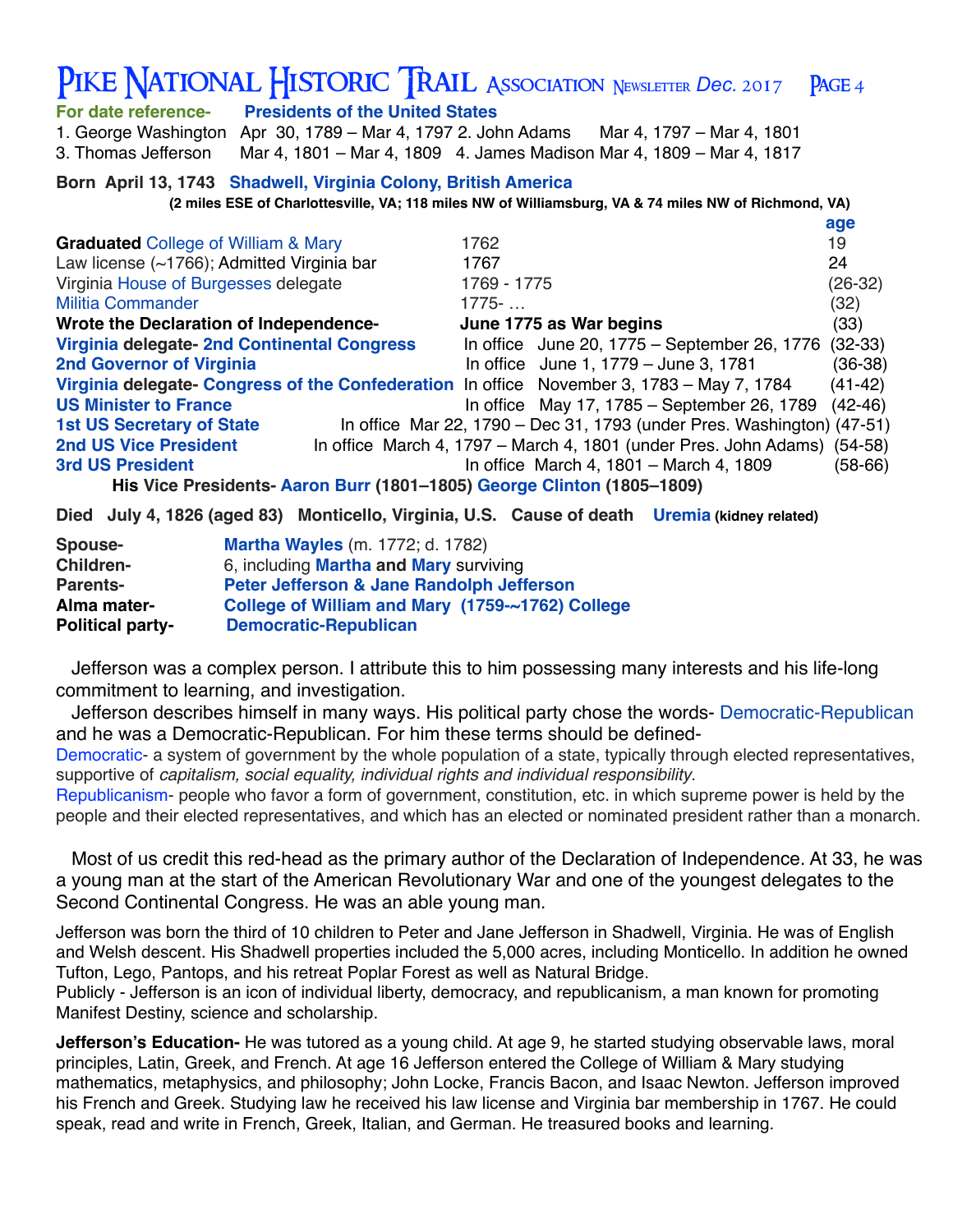# PIKE NATIONAL HISTORIC TRAIL ASSOCIATION NEWSLETTER Dec. 2017 PAGE 5

**Jefferson's Views on Democracy-** Jefferson believed democracy to be a decree of society. His definition of democracy included: freedom of speech (government by discussion)\**,* capitalism, social equality, individual rights, individual responsibility, representative government, elective government; self-government, government by the people; where supreme power is held by the people and their elected representatives. The people loved their freedom to voice their opinions. During his Presidency voter participation more than doubled.

He advocated freedom for all landowners and laborers. He supported land distribution to the poor. He encouraged national self-determination, cultural uniformity, and education of all males. As components of a democratic he supported a free press and public education.

\* One method of suppressing democracy is to stop discussion.

#### . **Jefferson's Abilities-**

He was skilled at playing the violin and cello and accompanied his wife Martha in song. He, of course, was an able, prolific thinker, linguist and writer, and able to speak numbers of languages. He was financially able (with others) to support education founding the University of Virginia in 1819. He was an able surveyor as his father.

 **As farmer Jefferson** he tried to achieve self-sufficiency with wheat, vegetables, flax, corn, hogs, sheep, poultry, and cattle to supply his family, slaves, and employees, for which, because of cash-flow problem he found himself perpetually in debt. His main cash crop tobacco was rarely profitable.

He considered soil conditions, garden designs, and scientific agricultural techniques.

 **As architect Jefferson** he designed the Virginia State Capitol, the University of Virginia, Monticello, and others, mastering architecture through self-study. One story I heard told at Monticello was that Jefferson designed James Monroe's home which faces his at Monticello. I was told that the design of the front doorway was very low, "so that it was necessary for Monroe to bow on exiting." I consider this incite into Jefferson's sense of humor, if true.

## **ZEBULON MONTGOMERY PIKE PORTRAIT**

In the past we have offered eight paintings (all available in Limited Editions and Posters) which allow us to see on location where events in Pike's life occurred. Ed French and the Pike Association now offer

#### **The Man Himself-**

This painting features General Pike, a man who quickly rose in rank achieving the rank of General at a young age and was considered the most qualified person in our Army.

The original size is 20x30" and is priced at \$5995. Limited Edition of 100 (20x30") at \$495 framed s/h/tax extra. Posters 14x18" \$34.95 plus tax/s/h. Zebulon Montgomery Pike- French



#### Ordering-

By mail: -Ed French- PO Box 300 Cotopaxi, CO 81223 **or** -*Pike National Historic Trail Association 10060 Blue Sky Trail Conifer, CO 80433*  **or** *-by phone 303-912-9939* **or** *email:* [harv.pike@gmail.com](mailto:harv.pike@gmail.com)

*plus Modest Shipping cost Sales tax (4.5%) added if ordered in Colorado © 2017 Ed French Artist LLC/ Pike National Historic Trail Association* **Popular**

## Zebulon Pike An American Hero New Children**'**s Coloring Book

Ed French, former Disney artist, has completed his Pike Children's Coloring Book.

The print price for this 48 page coloring book is \$9.57, \$10 for face to face sales in Fremont County. It is now available on [www.amazon.com](http://www.amazon.com/) under Zebulon Pike an American Hero under books. It is also up on Kindle.